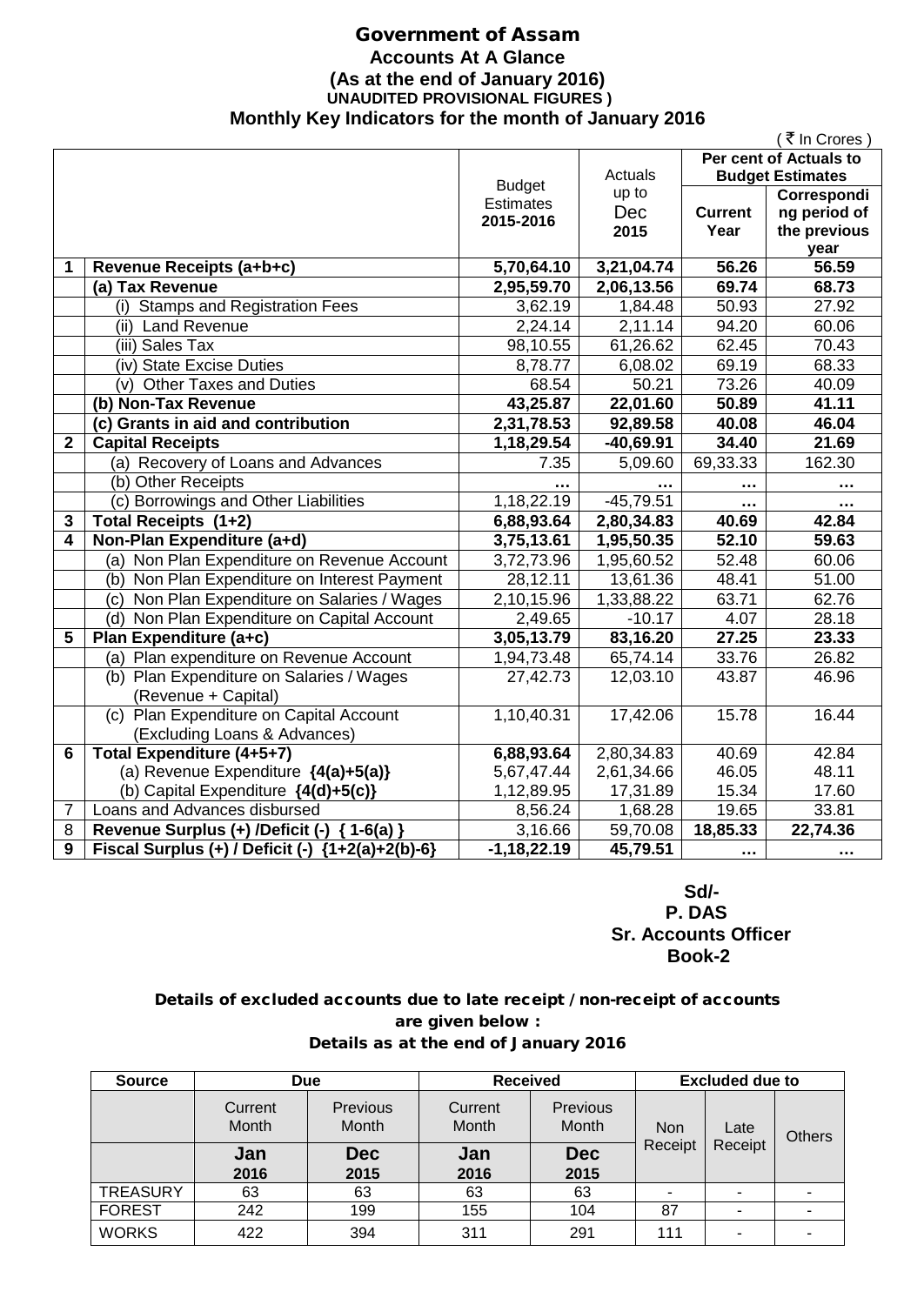### Monthly trend of **TAX REVENUE** ( Refer to Item No. 1 (a) of Monthly Accounts at a Glance )

|                  |                |                    |                | ′ ₹ In crores )    |
|------------------|----------------|--------------------|----------------|--------------------|
|                  |                | 2015-16            | 2014-2015      |                    |
| <b>Months</b>    | <b>MONTHLY</b> | <b>PROGRESSIVE</b> | <b>MONTHLY</b> | <b>PROGRESSIVE</b> |
| <b>APRIL</b>     | 2.073.24       | 2.073.24           | 754.03         | 754.03             |
| <b>MAY</b>       | 2,085.84       | 4,159.08           | 2,815.79       | 3,569.82           |
| <b>JUNE</b>      | 2,099.58       | 6,258.66           | 1,724.57       | 5,294.39           |
| <b>JULY</b>      | 2,061.65       | 8,320.31           | 1,281.17       | 6,575.56           |
| <b>AUGUST</b>    | 2,018.74       | 10,339.05          | 2,197.81       | 8,773.37           |
| <b>SEPTEMBER</b> | 1,977.32       | 12,316.37          | 1,760.94       | 10,534.31          |
| <b>OCTOBER</b>   | 2.074.74       | 14,391.11          | 1,732.44       | 12,266.75          |
| <b>NOVEMBER</b>  | 2,025.99       | 16.417.10          | 1.644.20       | 13,910.95          |
| <b>DECEMBER</b>  | 2,100.97       | 18,518.07          | 1,787.36       | 15,698.31          |
| <b>JANUARY</b>   | 2,095.49       | 20,613.56          | 1,792.99       | 17,491.30          |
| <b>FEBRUARY</b>  |                |                    | 1,757.54       | 19,248.84          |
| <b>MARCH</b>     |                |                    | 2,484.67       | 21,733.51          |

**Note :** As the details of excluded accounts are not likely to be the same for the current and corresponding periods, the comparison will be indicative only. For details of excluded accounts, reference to Accounts at a Glance is invited.

### Monthly trend of **NON-TAX REVENUE** ( Refer to Item No. 1 (b) of Monthly Accounts at a Glance )

|                  |                |                    |                | ₹ In crores )      |
|------------------|----------------|--------------------|----------------|--------------------|
| <b>Months</b>    | 2015-16        |                    |                | 2014-2015          |
|                  | <b>MONTHLY</b> | <b>PROGRESSIVE</b> | <b>MONTHLY</b> | <b>PROGRESSIVE</b> |
| <b>APRIL</b>     | 331.93         | 331.93             | 73.31          | 73.31              |
| <b>MAY</b>       | 199.48         | 531.41             | 292.03         | 365.34             |
| <b>JUNE</b>      | 301.79         | 833.20             | 226.69         | 592.03             |
| <b>JULY</b>      | 231.52         | 1,064.72           | 165.17         | 757.20             |
| <b>AUGUST</b>    | 167.27         | 1,231.99           | 235.43         | 992.63             |
| <b>SEPTEMBER</b> | 165.17         | 1,397.16           | 247.11         | 1,239.73           |
| <b>OCTOBER</b>   | 202.77         | 1,599.93           | 116.71         | 1,356.44           |
| <b>NOVEMBER</b>  | 211.23         | 1,811.16           | 155.92         | 1,512.36           |
| <b>DECEMBER</b>  | 185.94         | 1,997.10           | 152.83         | 1,665.19           |
| <b>JANUARY</b>   | 204.50         | 2,201.60           | 101.82         | 1,767.01           |
| <b>FEBRUARY</b>  |                |                    | 219.91         | 1,986.92           |
| <b>MARCH</b>     |                |                    | 155.45         | 2,142.37           |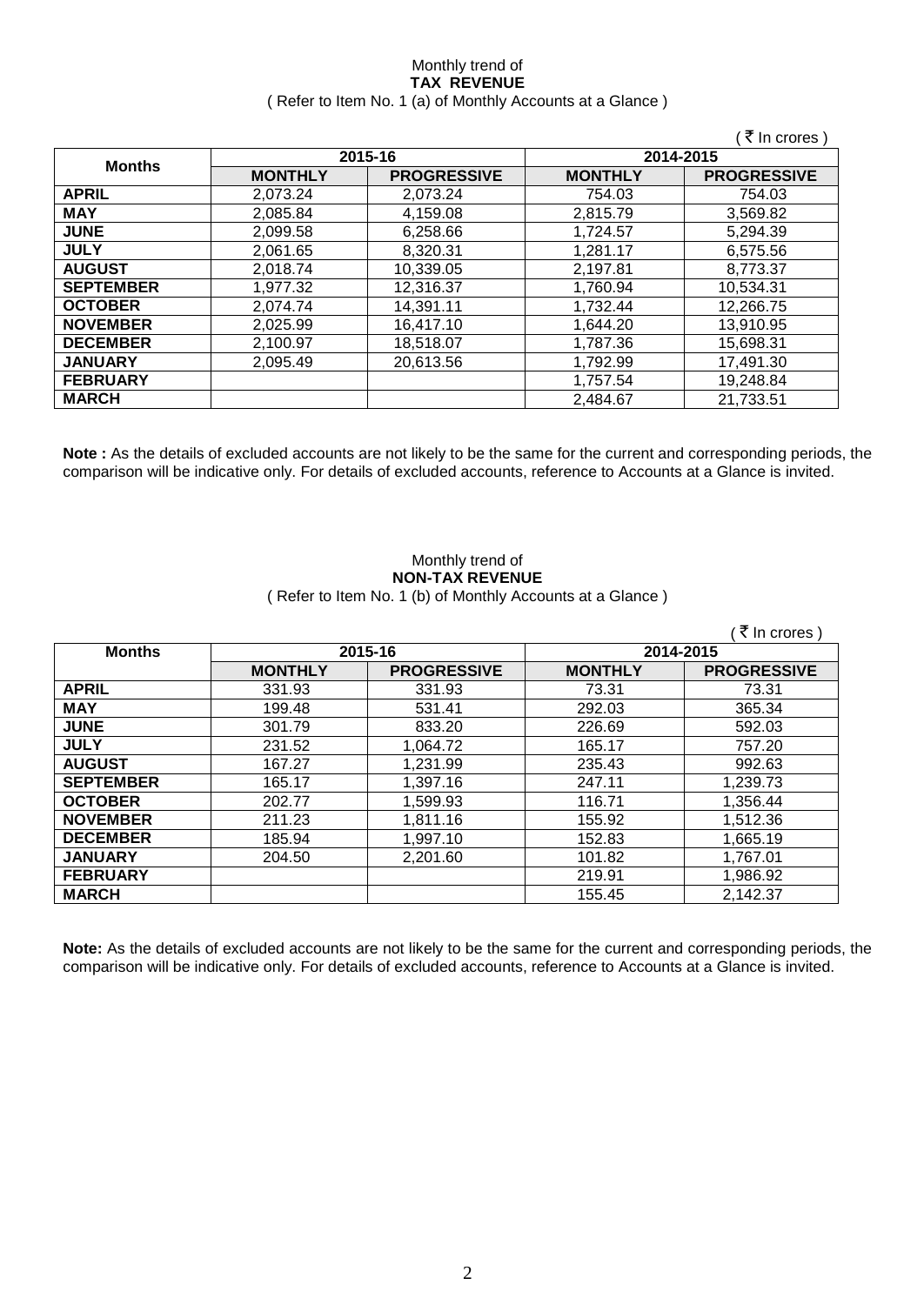## Monthly trend of **GRANTS-IN-AID AND CONTRIBUTION**

( Refer to Item No. 1 (c) of Monthly Accounts at a Glance )

|                  |                |                    |                | (₹ In crores)      |
|------------------|----------------|--------------------|----------------|--------------------|
| <b>Months</b>    |                | 2015-16            | 2014-2015      |                    |
|                  | <b>MONTHLY</b> | <b>PROGRESSIVE</b> | <b>MONTHLY</b> | <b>PROGRESSIVE</b> |
| <b>APRIL</b>     | 373.68         | 373.68             | 25.29          | 25.29              |
| <b>MAY</b>       | 1,448.44       | 1,822.12           | 1,171.26       | 1,196.55           |
| <b>JUNE</b>      | 945.32         | 2,767.45           | 1,594.08       | 2,790.63           |
| <b>JULY</b>      | 627.02         | 3,394.47           | 768.62         | 3,559.25           |
| <b>AUGUST</b>    | 2,215.65       | 5,610.12           | 826.16         | 4,385.41           |
| <b>SEPTEMBER</b> | 1,351.85       | 6,961.97           | 1,993.41       | 6,378.82           |
| <b>OCTOBER</b>   | 404.19         | 7,366.16           | 684.28         | 7,063.10           |
| <b>NOVEMBER</b>  | 508.64         | 7,874.80           | 1,215.04       | 8,278.14           |
| <b>DECEMBER</b>  | 1,102.87       | 8,977.67           | 1,832.08       | 10,110.22          |
| <b>JANUARY</b>   | 311.91         | 9,289.58           | 454.75         | 10.564.97          |
| <b>FEBRUARY</b>  |                |                    | 1,439.05       | 12,004.02          |
| <b>MARCH</b>     |                |                    | 2,031.06       | 14,035.08          |

**Note :** As the details of excluded accounts are not likely to be the same for the current and corresponding periods, the comparison will be indicative only. For details of excluded accounts, reference to Accounts at a Glance is invited.

### Monthly trend of **RECOVERY OF LOANS AND ADVANCES** ( Refer to Item No. 2 (a) of Monthly Accounts at a Glance )

|                  |                |                    |                | ्रे In crores `    |
|------------------|----------------|--------------------|----------------|--------------------|
| <b>Months</b>    | 2015-16        |                    | 2014-2015      |                    |
|                  | <b>MONTHLY</b> | <b>PROGRESSIVE</b> | <b>MONTHLY</b> | <b>PROGRESSIVE</b> |
| <b>APRIL</b>     | 503.35         | 503.35             | 1.47           | 1.47               |
| <b>MAY</b>       | 0.57           | 503.92             | 0.60           | 2.07               |
| <b>JUNE</b>      | 0.48           | 504.40             | 0.82           | 2.89               |
| <b>JULY</b>      | 0.37           | 504.77             | 2.84           | 5.73               |
| <b>AUGUST</b>    | 2.47           | 507.24             | 0.38           | 6.11               |
| <b>SEPTEMBER</b> | 0.39           | 507.63             | 0.88           | 6.99               |
| <b>OCTOBER</b>   | 0.68           | 508.31             | 0.13           | 7.12               |
| <b>NOVEMBER</b>  | 0.38           | 508.69             | 0.63           | 7.75               |
| <b>DECEMBER</b>  | 0.50           | 509.19             | 0.70           | 8.45               |
| <b>JANUARY</b>   | 0.41           | 509.60             | 0.47           | 8.92               |
| <b>FEBRUARY</b>  |                |                    | 0.45           | 9.37               |
| <b>MARCH</b>     |                |                    | 0.75           | 10.14              |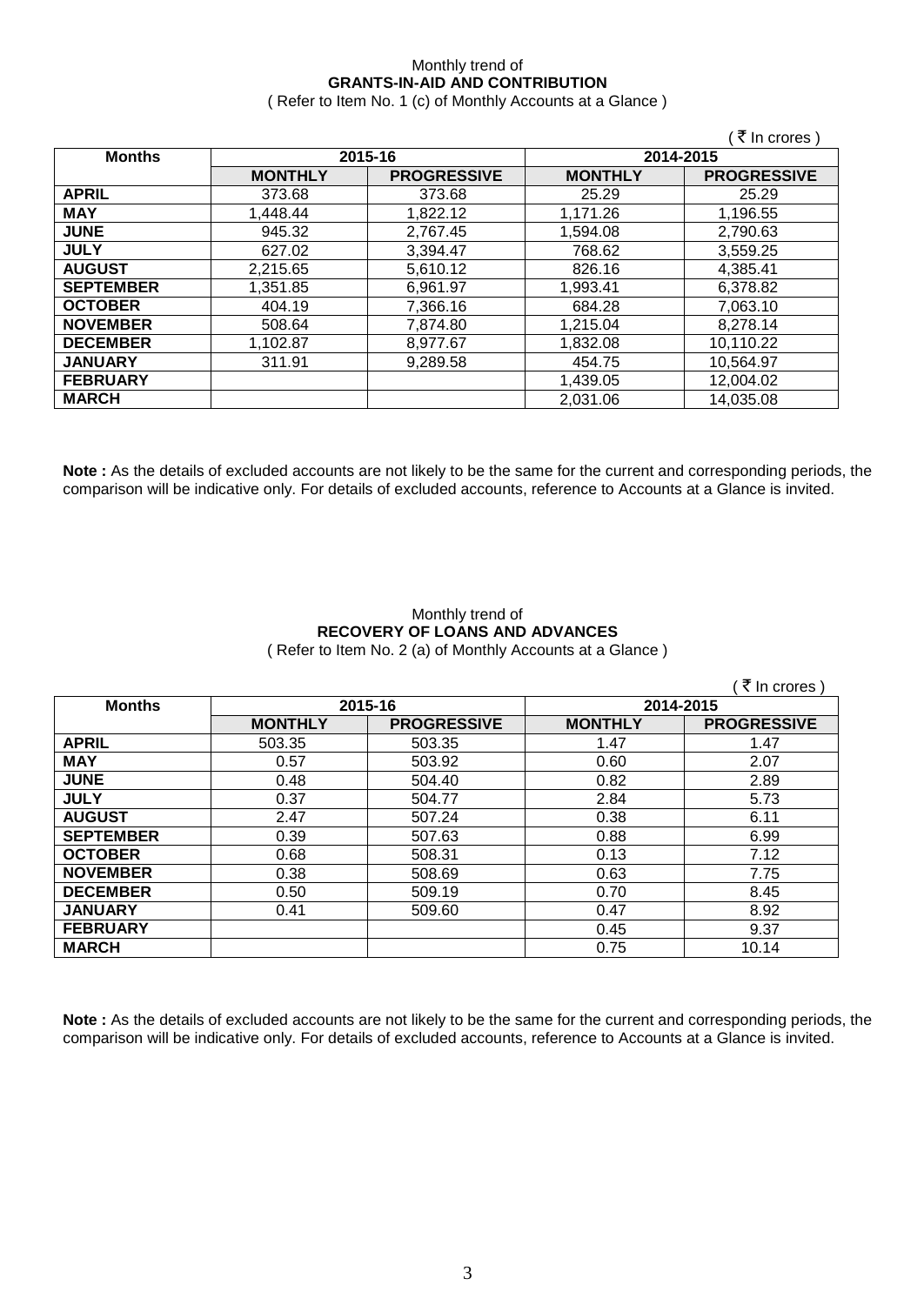### Monthly trend of **OTHER RECEIPTS** ( Refer to Item No. 2 (b) of Monthly Accounts at a Glance )

|                  |                |                    |                | ₹ In crores)       |
|------------------|----------------|--------------------|----------------|--------------------|
| <b>Months</b>    |                | 2015-16            | 2014-2015      |                    |
|                  | <b>MONTHLY</b> | <b>PROGRESSIVE</b> | <b>MONTHLY</b> | <b>PROGRESSIVE</b> |
| <b>APRIL</b>     | 0.00           | 0.00               | 0.00           | 0.00               |
| <b>MAY</b>       | 0.00           | 0.00               | 0.00           | 0.00               |
| <b>JUNE</b>      | 0.00           | 0.00               | 0.00           | 0.00               |
| <b>JULY</b>      | 0.00           | 0.00               | 0.00           | 0.00               |
| <b>AUGUST</b>    | 0.00           | 0.00               | 0.00           | 0.00               |
| <b>SEPTEMBER</b> | 0.00           | 0.00               | 0.00           | 0.00               |
| <b>OCTOBER</b>   | 0.00           | 0.00               | 0.00           | 0.00               |
| <b>NOVEMBER</b>  | 0.00           | 0.00               | 0.00           | 0.00               |
| <b>DECEMBER</b>  | 0.00           | 0.00               | 0.00           | 0.00               |
| <b>JANUARY</b>   | 0.00           | 0.00               | 0.00           | 0.00               |
| <b>FEBRUARY</b>  |                |                    | 0.00           | 0.00               |
| <b>MARCH</b>     |                |                    | 0.00           | 0.00               |

**Note :** As the details of excluded accounts are not likely to be the same for the current and corresponding periods, the comparison will be indicative only. For details of excluded accounts, reference to Accounts at a Glance is invited.

### Monthly trend of **BORROWINGS AND OTHER LIABILITIES** ( Refer to Item No. 2 (c) of Monthly Accounts at a Glance )

|                  |                |                    |                 | ミ₹ In crores)      |
|------------------|----------------|--------------------|-----------------|--------------------|
| <b>Months</b>    | 2015-16        |                    | 2014-2015       |                    |
|                  | <b>MONTHLY</b> | <b>PROGRESSIVE</b> | <b>MONTHLY</b>  | <b>PROGRESSIVE</b> |
| <b>APRIL</b>     | $-2,270.58$    | $-2.270.58$        | 575.05          | 575.05             |
| <b>MAY</b>       | $-1,664.91$    | $-3,935.49$        | (-) 2,693.75    | $(-)$ 2,118.70     |
| <b>JUNE</b>      | 506.92         | $-3,428.57$        | (-)1,081.22     | (-) 3,199.92       |
| <b>JULY</b>      | $-359.74$      | $-3,788.31$        | 459.60          | $(-) 2,740.32$     |
| <b>AUGUST</b>    | $-2,395.33$    | $-6,183.64$        | (-) 1,893.41    | (-) 4,633.73       |
| <b>SEPTEMBER</b> | $-352.87$      | $-6,536.51$        | 1,292.08        | (-) 3,341.65       |
| <b>OCTOBER</b>   | 892.22         | $-5,644.29$        | 780.83<br>( – ) | (-) 4,122.48       |
| <b>NOVEMBER</b>  | 181.10         | $-5,463.19$        | $(-)39.65$      | (-) 4,162.13       |
| <b>DECEMBER</b>  | -471.32        | $-5,934.51$        | (-) 323.31      | (-) 4,485.44       |
| <b>JANUARY</b>   | 1.355.00       | $-4.579.51$        | 2,040.23        | (-) 2,445.21       |
| <b>FEBRUARY</b>  |                |                    | 818.97          | (-) 1,626.24       |
| <b>MARCH</b>     |                |                    | 6.585.01        | 4,958.77           |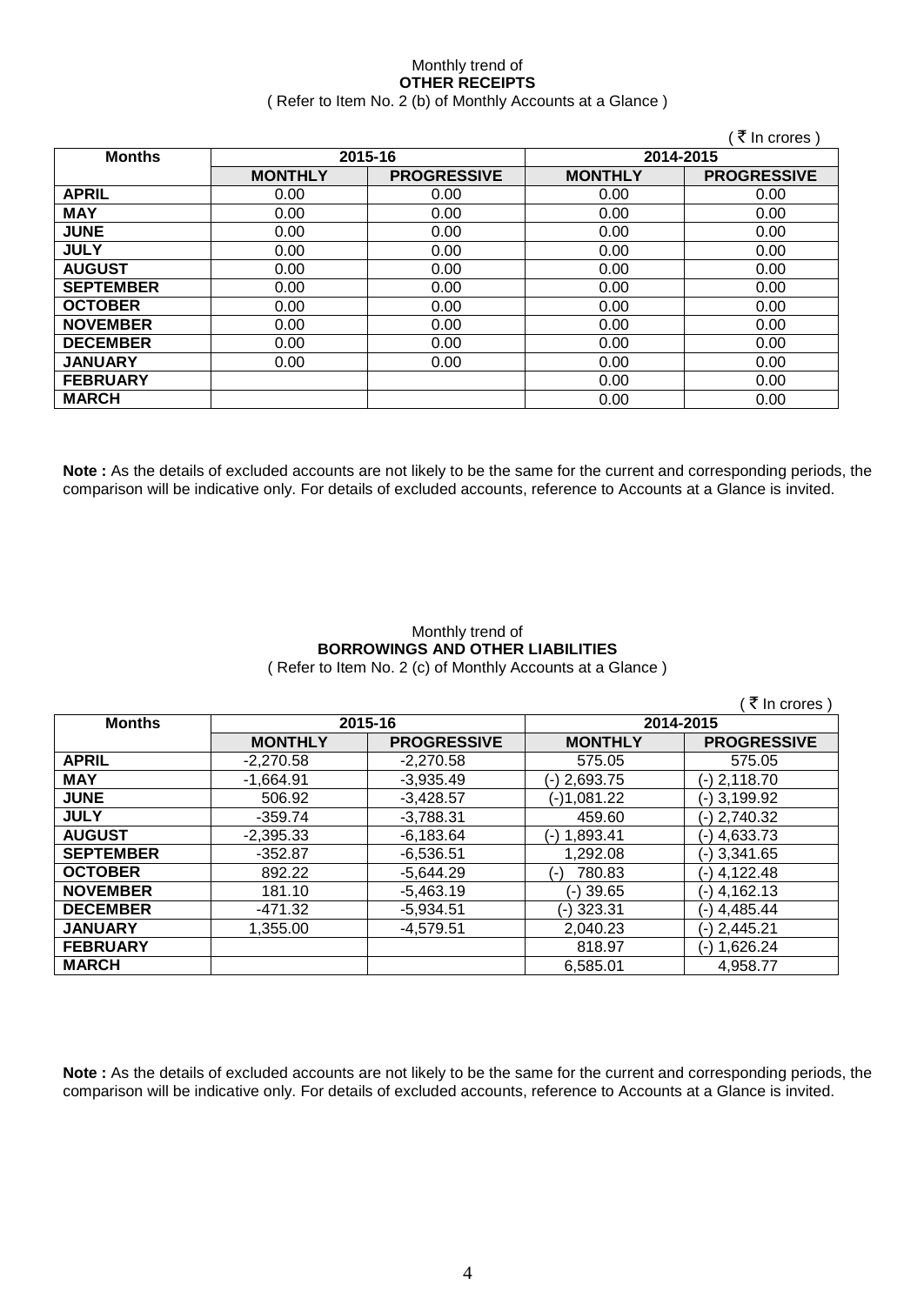### Monthly trend of **TOTAL RECEIPTS** ( Refer to Item No. 3 of Monthly Accounts at a Glance )

|                  |                |                    |                | ₹ In crores)       |
|------------------|----------------|--------------------|----------------|--------------------|
| <b>Months</b>    |                | 2015-16            | 2014-2015      |                    |
|                  | <b>MONTHLY</b> | <b>PROGRESSIVE</b> | <b>MONTHLY</b> | <b>PROGRESSIVE</b> |
| <b>APRIL</b>     | 1,011.62       | 1,011.62           | 1,429.15       | 1.429.15           |
| <b>MAY</b>       | 2,069.43       | 3,081.05           | 1,585.93       | 3,015.08           |
| <b>JUNE</b>      | 3.854.09       | 6,935.14           | 2,464.94       | 5,480.02           |
| <b>JULY</b>      | 2,560.82       | 9,495.96           | 2,677.40       | 8,157.42           |
| <b>AUGUST</b>    | 2,008.80       | 11,504.76          | 1,366.37       | 9,523.79           |
| <b>SEPTEMBER</b> | 3,141.85       | 14,646.61          | 5,294.41       | 14,818.20          |
| <b>OCTOBER</b>   | 3.574.61       | 18,221.22          | 1.752.73       | 16.570.93          |
| <b>NOVEMBER</b>  | 2,927.34       | 21,148.56          | 2,976.14       | 19.547.07          |
| <b>DECEMBER</b>  | 2,918.96       | 24,067.52          | 3,449.66       | 22,996.73          |
| <b>JANUARY</b>   | 3,967.31       | 28,034.83          | 4.390.26       | 27,386.99          |
| <b>FEBRUARY</b>  |                |                    | 4,235.91       | 31,622.90          |
| <b>MARCH</b>     |                |                    | 11,256.96      | 42,879.86          |

**Note** : As the details of excluded accounts are not likely to be the same for the current and corresponding periods, the comparison will be indicative only. For details of excluded accounts, reference to Accounts at a Glance is invited.

### Monthly trend of **NON-PLAN EXPENDITURE ON REVENUE ACCOUNT** ( Refer to Item No. 4 (a) of Monthly Accounts at a Glance )

|                  |                |                    |                | ₹ In crores)       |
|------------------|----------------|--------------------|----------------|--------------------|
| <b>Months</b>    |                | 2015-16            |                | 2014-2015          |
|                  | <b>MONTHLY</b> | <b>PROGRESSIVE</b> | <b>MONTHLY</b> | <b>PROGRESSIVE</b> |
| <b>APRIL</b>     | 904.35         | 904.35             | 1,382.28       | 1,382.28           |
| <b>MAY</b>       | 1,812.59       | 2,716.94           | 1,461.22       | 2,843.50           |
| <b>JUNE</b>      | 2.293.03       | 5.009.97           | 2,098.60       | 4,942.10           |
| <b>JULY</b>      | 1.990.00       | 6,999.97           | 2,254.37       | 7,196.47           |
| <b>AUGUST</b>    | 1.644.29       | 8.644.26           | 1,157.75       | 8.354.22           |
| <b>SEPTEMBER</b> | 1.952.76       | 10,597.02          | 3,759.55       | 12,113.77          |
| <b>OCTOBER</b>   | 2,200.25       | 12,797.27          | 1,171.21       | 13,284.98          |
| <b>NOVEMBER</b>  | 2,327.14       | 15,124.41          | 2,147.14       | 15,432.12          |
| <b>DECEMBER</b>  | 2,283.93       | 17,408.34          | 2,255.15       | 17,687.27          |
| <b>JANUARY</b>   | 2.152.18       | 19.560.52          | 2.497.02       | 20,184.29          |
| <b>FEBRUARY</b>  |                |                    | 3,091.19       | 23,275.48          |
| <b>MARCH</b>     |                |                    | 5,876.24       | 29,151.72          |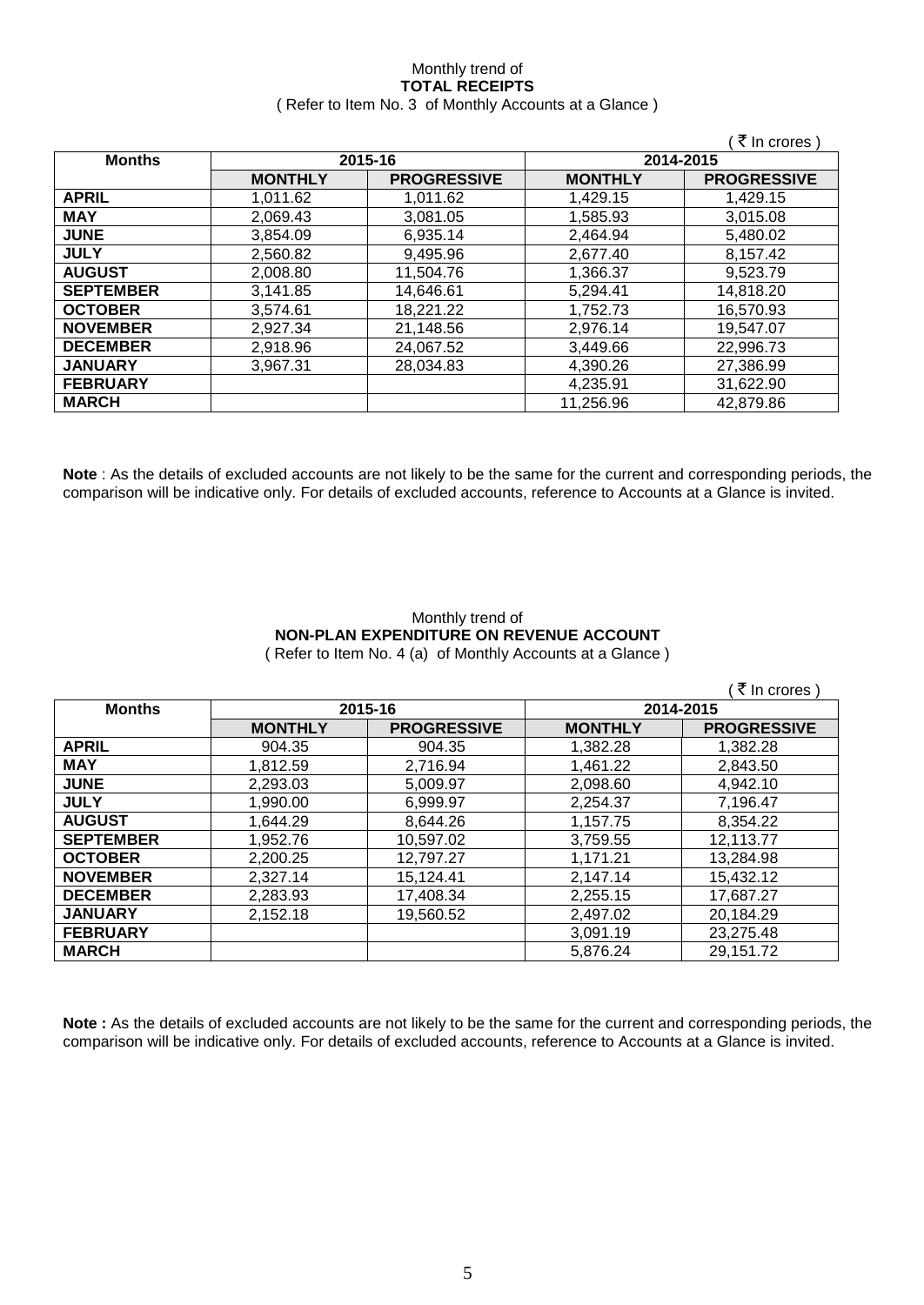# Monthly trend of **NON-PLAN EXPENDITURE ON INTEREST PAYMENT**

( Refer to Item No. 4 (b) of Monthly Accounts at a Glance )

|                  |                |                    |                | ₹ In crores )      |
|------------------|----------------|--------------------|----------------|--------------------|
| <b>Months</b>    | 2015-16        |                    | 2014-2015      |                    |
|                  | <b>MONTHLY</b> | <b>PROGRESSIVE</b> | <b>MONTHLY</b> | <b>PROGRESSIVE</b> |
| <b>APRIL</b>     | 10.08          | 10.08              | 82.25          | 82.25              |
| <b>MAY</b>       | 118.40         | 128.48             | 70.07          | 152.32             |
| <b>JUNE</b>      | 133.76         | 262.24             | 154.83         | 307.15             |
| <b>JULY</b>      | 87.71          | 349.95             | 66.39          | 373.54             |
| <b>AUGUST</b>    | 221.32         | 571.27             | 177.30         | 550.84             |
| <b>SEPTEMBER</b> | 332.61         | 903.88             | 260.41         | 811.25             |
| <b>OCTOBER</b>   | 119.31         | 1.023.19           | 34.36          | 845.61             |
| <b>NOVEMBER</b>  | 32.76          | 1,055.95           | 135.56         | 981.17             |
| <b>DECEMBER</b>  | 170.99         | 1,226.94           | 135.82         | 1,116.99           |
| <b>JANUARY</b>   | 134.42         | 1,361.36           | 111.42         | 1,228.41           |
| <b>FEBRUARY</b>  |                |                    | 195.56         | 1,423.97           |
| <b>MARCH</b>     |                |                    | 291.08         | 1,715.05           |

**Note :** As the details of excluded accounts are not likely to be the same for the current and corresponding periods, the comparison will be indicative only. For details of excluded accounts, reference to Accounts at a Glance is invited.

## Monthly trend of **NON-PLAN EXPENDITURE ON CAPITAL ACCOUNT ( EXCLUDING LOANS & ADVANCES )**

( Refer to Item No. 4 (d) of Monthly Accounts at a Glance )

 $($   $\bar{z}$  In crores )

| <b>Months</b>    | 2015-16        |                    | 2014-2015      |                    |
|------------------|----------------|--------------------|----------------|--------------------|
|                  | <b>MONTHLY</b> | <b>PROGRESSIVE</b> | <b>MONTHLY</b> | <b>PROGRESSIVE</b> |
| <b>APRIL</b>     | 0.00           | 0.00               | 0.00           | 0.00               |
| <b>MAY</b>       | $-0.01$        | $-0.01$            | 0.00           | 0.00               |
| <b>JUNE</b>      | 0.54           | 0.53               | 0.18           | 0.18               |
| <b>JULY</b>      | 0.29           | 0.82               | 8.79           | 8.97               |
| <b>AUGUST</b>    | $-1.75$        | $-0.93$            | 4.52           | 13.49              |
| <b>SEPTEMBER</b> | $-44.64$       | $-45.57$           | 5.54           | 19.03              |
| <b>OCTOBER</b>   | 2.71           | $-42.86$           | 4.73           | 23.76              |
| <b>NOVEMBER</b>  | 1.06           | $-41.80$           | 4.87           | 28.63              |
| <b>DECEMBER</b>  | 15.35          | $-26.45$           | 3.64           | 32.27              |
| <b>JANUARY</b>   | 16.28          | $-10.17$           | 10.32          | 42.59              |
| <b>FEBRUARY</b>  |                |                    | 5.16           | 47.76              |
| <b>MARCH</b>     |                |                    | 46.37          | 94.13              |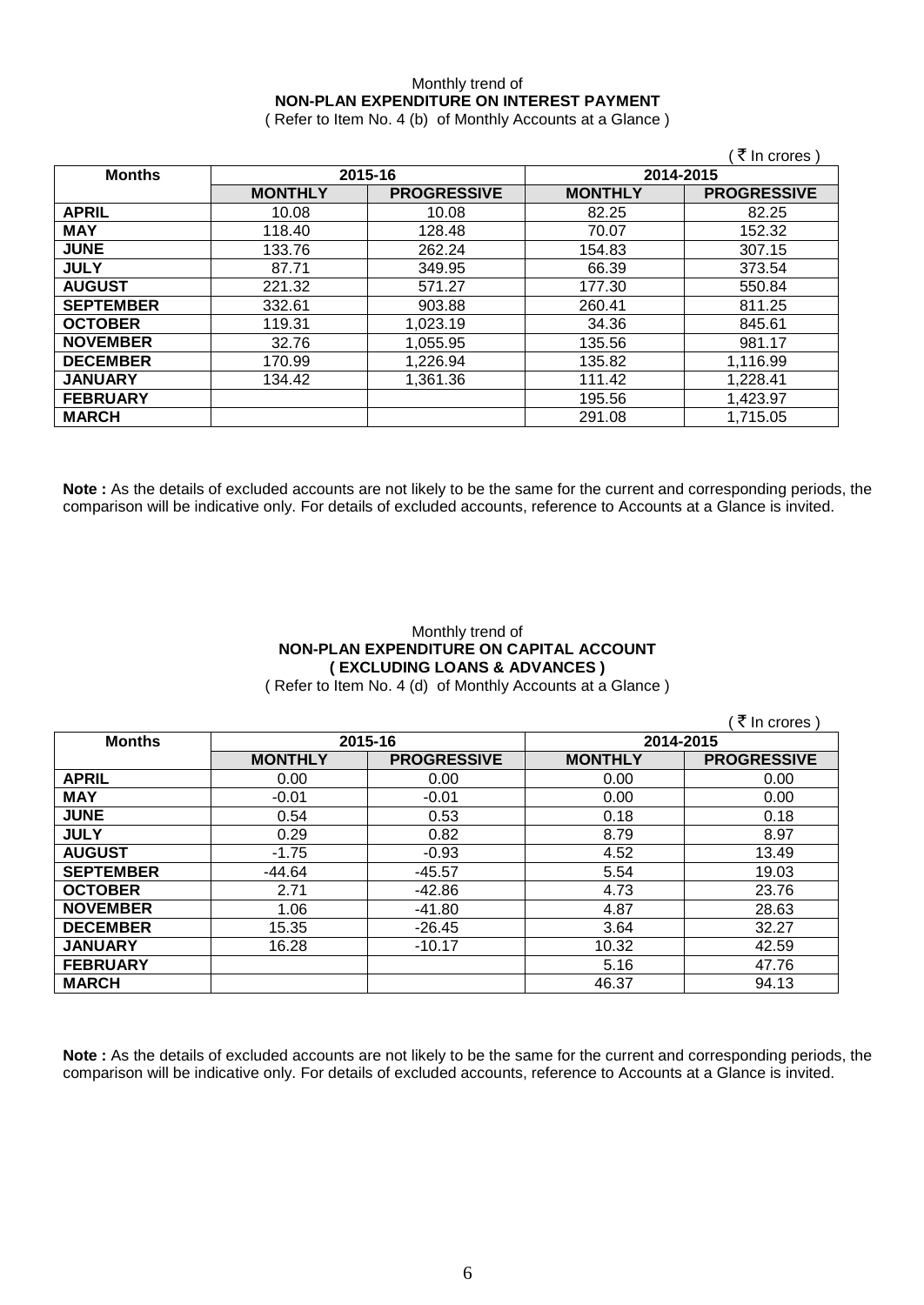## Monthly trend of **PLAN EXPENDITURE ON REVENUE ACCOUNT**

( Refer to Item No. 5 (a) of Monthly Accounts at a Glance )

|                  |                |                    |                | (₹ In crores)      |
|------------------|----------------|--------------------|----------------|--------------------|
| <b>Months</b>    | 2015-16        |                    | 2014-2015      |                    |
|                  | <b>MONTHLY</b> | <b>PROGRESSIVE</b> | <b>MONTHLY</b> | <b>PROGRESSIVE</b> |
| <b>APRIL</b>     | 48.28          | 48.28              | 34.07          | 34.07              |
| <b>MAY</b>       | 103.60         | 151.88             | 85.24          | 119.31             |
| <b>JUNE</b>      | 1.468.79       | 1,638.67           | 153.56         | 272.87             |
| <b>JULY</b>      | 279.22         | 1,917.89           | 251.83         | 524.70             |
| <b>AUGUST</b>    | 125.35         | 2,043.24           | 102.09         | 626.79             |
| <b>SEPTEMBER</b> | 1,095.45       | 3,138.69           | 1,373.16       | 1,999.95           |
| <b>OCTOBER</b>   | 1.218.93       | 4,357.62           | 496.34         | 2,496.29           |
| <b>NOVEMBER</b>  | 355.29         | 4,712.91           | 354.15         | 2,850.44           |
| <b>DECEMBER</b>  | 470.57         | 5,183.48           | 735.73         | 3,586.17           |
| <b>JANUARY</b>   | 1.390.66       | 6,574.14           | 1,673.99       | 5,260.16           |
| <b>FEBRUARY</b>  |                |                    | 732.05         | 5,992.21           |
| <b>MARCH</b>     |                |                    | 3,255.59       | 9,247.80           |

**Note** : As the details of excluded accounts are not likely to be the same for the current and corresponding periods, the comparison will be indicative only. For details of excluded accounts, reference to Accounts at a Glance is invited.

# Monthly trend of **PLAN EXPENDITURE ON CAPITAL ACCOUNT ( EXCLUDING LOANS & ADVANCES )**

( Refer to Item No. 5 (c) of Monthly Accounts at a Glance )

| <b>Months</b>    | 2015-16        |                    | 2014-2015      |                    |
|------------------|----------------|--------------------|----------------|--------------------|
|                  | <b>MONTHLY</b> | <b>PROGRESSIVE</b> | <b>MONTHLY</b> | <b>PROGRESSIVE</b> |
| <b>APRIL</b>     | 58.99          | 58.99              | 12.80          | 12.80              |
| <b>MAY</b>       | 153.19         | 212.18             | 39.46          | 52.26              |
| <b>JUNE</b>      | 73.73          | 285.91             | 212.79         | 265.05             |
| <b>JULY</b>      | 282.30         | 568.21             | 162.43         | 427.48             |
| <b>AUGUST</b>    | 147.74         | 715.95             | 102.01         | 529.49             |
| <b>SEPTEMBER</b> | 138.28         | 854.23             | 148.91         | 678.40             |
| <b>OCTOBER</b>   | 144.21         | 998.44             | 80.45          | 758.85             |
| <b>NOVEMBER</b>  | 243.84         | 1,242.28           | 217.73         | 976.58             |
| <b>DECEMBER</b>  | 149.09         | 1,391.37           | 454.99         | 1,431.57           |
| <b>JANUARY</b>   | 350.69         | 1,742.06           | 205.76         | 1,637.33           |
| <b>FEBRUARY</b>  |                |                    | 405.97         | 2,043.30           |
| <b>MARCH</b>     |                |                    | 1,764.12       | 3,807.42           |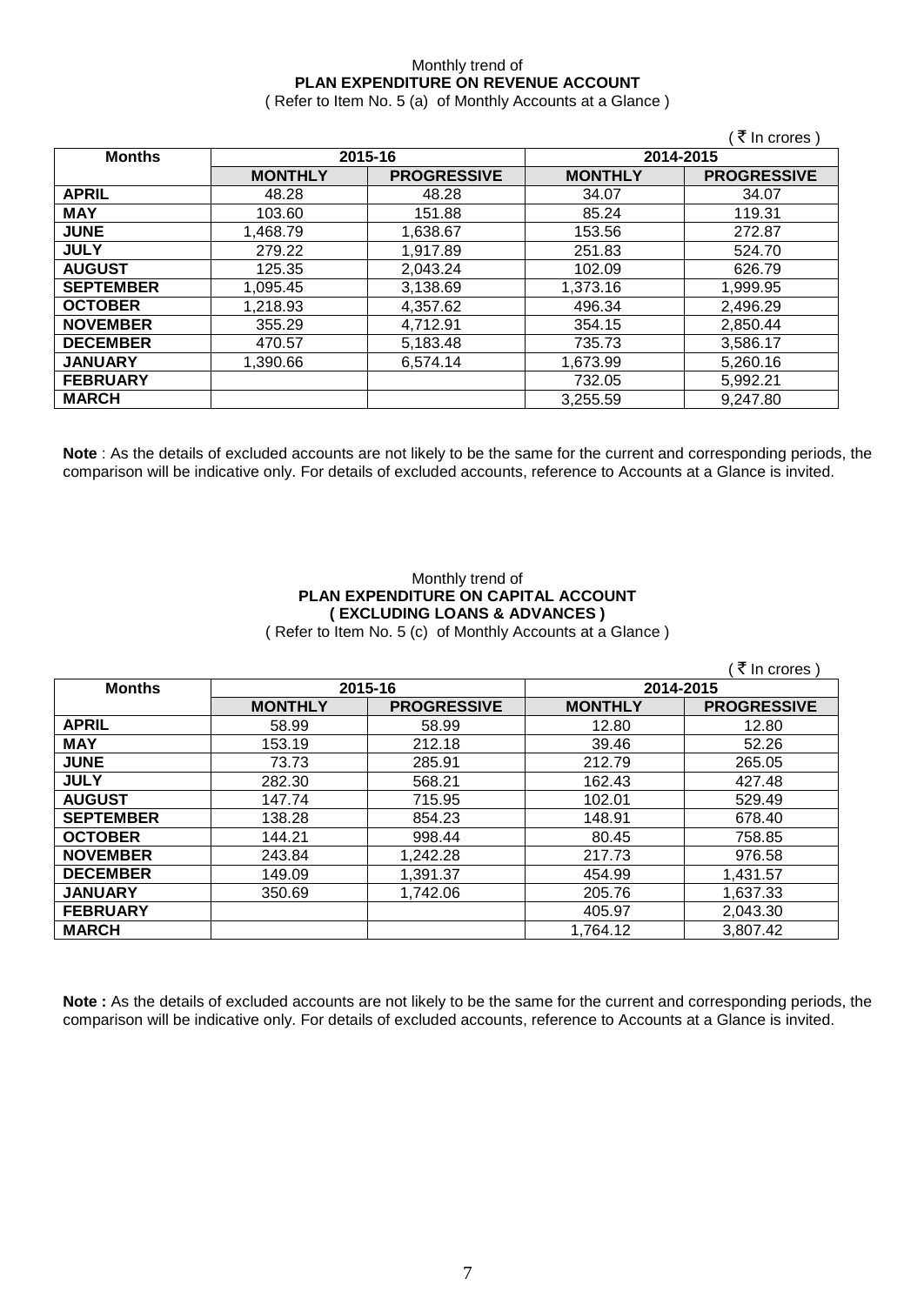### Monthly trend of **TOTAL EXPENDITURE** ( Refer to Item No. 6 of Monthly Accounts at a Glance )

|                  |                |                    |                | ∶₹ In crores )     |
|------------------|----------------|--------------------|----------------|--------------------|
| <b>Months</b>    | 2015-16        |                    | 2014-2015      |                    |
|                  | <b>MONTHLY</b> | <b>PROGRESSIVE</b> | <b>MONTHLY</b> | <b>PROGRESSIVE</b> |
| <b>APRIL</b>     | 1,011.62       | 1,011.62           | 1,429.15       | 1,429.15           |
| <b>MAY</b>       | 2,069.43       | 3.081.05           | 1,585.93       | 3,015.08           |
| <b>JUNE</b>      | 3.854.09       | 6.935.14           | 2.464.94       | 5,480.02           |
| <b>JULY</b>      | 2.560.82       | 9.495.96           | 2.677.40       | 8.157.42           |
| <b>AUGUST</b>    | 2.008.80       | 11,504.76          | 1,366.37       | 9,523.79           |
| <b>SEPTEMBER</b> | 3,141.85       | 14,646.61          | 5,294.41       | 14,818.20          |
| <b>OCTOBER</b>   | 3,574.61       | 18,221.22          | 1,752.73       | 16,750.93          |
| <b>NOVEMBER</b>  | 2.927.34       | 21,148.56          | 2,976.14       | 19.547.07          |
| <b>DECEMBER</b>  | 2,918.96       | 24,067.52          | 3.449.66       | 22,996.73          |
| <b>JANUARY</b>   | 3.967.31       | 28,034.83          | 4,390.25       | 27,386.98          |
| <b>FEBRUARY</b>  |                |                    | 4,235.92       | 31,622.90          |
| <b>MARCH</b>     |                |                    | 11,256.95      | 42,879.85          |

**Note :** As the details of excluded accounts are not likely to be the same for the current and corresponding periods, the comparison will be indicative only. For details of excluded accounts, reference to Accounts at a Glance is invited.

### Monthly trend of **REVENUE EXPENDITURE** ( Refer to Item No. 6(a) of Monthly Accounts at a Glance )

 $($   $\overline{\mathfrak{F}}$  In crores )

| <b>Months</b>    | 2015-16        |                    | 2014-2015      |                    |
|------------------|----------------|--------------------|----------------|--------------------|
|                  | <b>MONTHLY</b> | <b>PROGRESSIVE</b> | <b>MONTHLY</b> | <b>PROGRESSIVE</b> |
| <b>APRIL</b>     | 952.64         | 952.64             | 1,416.35       | 1,416.35           |
| <b>MAY</b>       | 1,916.18       | 2,868.82           | 1.546.46       | 2,962.81           |
| <b>JUNE</b>      | 3,779.82       | 6,648.64           | 2,251.98       | 5,214.79           |
| <b>JULY</b>      | 2,269.22       | 8,917.86           | 2,506.18       | 7,720.97           |
| <b>AUGUST</b>    | 1,769.64       | 10,687.50          | 1,259.84       | 8,980.81           |
| <b>SEPTEMBER</b> | 3,048.21       | 13,735.71          | 5,132.71       | 14,113.54          |
| <b>OCTOBER</b>   | 3,419.18       | 17,154.89          | 1,667.55       | 15,781.07          |
| <b>NOVEMBER</b>  | 2,682.43       | 19,837.32          | 2,501.29       | 18,282.36          |
| <b>DECEMBER</b>  | 2,754.50       | 22,591.82          | 2,990.87       | 21,273.23          |
| <b>JANUARY</b>   | 3,542.84       | 26,134.66          | 4,171.01       | 25,444.24          |
| <b>FEBRUARY</b>  |                |                    | 3,823.24       | 29,267.48          |
| <b>MARCH</b>     |                |                    | 9,131.82       | 38,399.30          |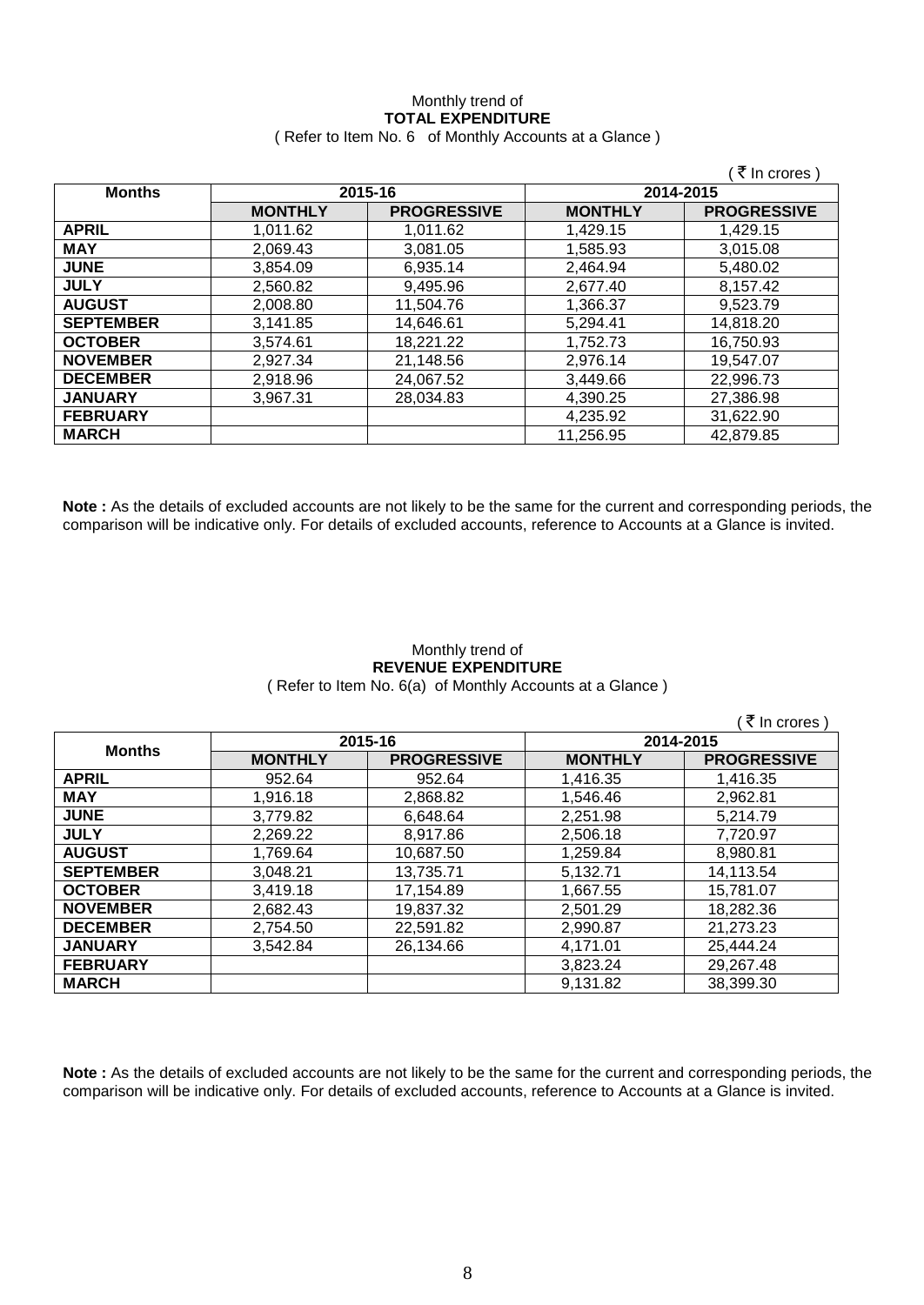### Monthly trend of **CAPITAL EXPENDITURE**  ( Refer to Item No. 6(b) of Monthly Accounts at a Glance )

|                  |                |                    |                | ∶₹ In crores )     |
|------------------|----------------|--------------------|----------------|--------------------|
| <b>Months</b>    | 2015-16        |                    | 2014-2015      |                    |
|                  | <b>MONTHLY</b> | <b>PROGRESSIVE</b> | <b>MONTHLY</b> | <b>PROGRESSIVE</b> |
| <b>APRIL</b>     | 58.99          | 58.99              | 12.80          | 12.80              |
| <b>MAY</b>       | 153.18         | 212.17             | 39.46          | 52.26              |
| <b>JUNE</b>      | 74.27          | 286.44             | 212.97         | 265.23             |
| <b>JULY</b>      | 282.59         | 569.03             | 171.22         | 436.45             |
| <b>AUGUST</b>    | 145.99         | 715.02             | 106.53         | 542.98             |
| <b>SEPTEMBER</b> | 93.64          | 808.66             | 154.46         | 697.44             |
| <b>OCTOBER</b>   | 146.92         | 955.58             | 85.18          | 782.62             |
| <b>NOVEMBER</b>  | 244.90         | 1,200.48           | 222.59         | 1,005.21           |
| <b>DECEMBER</b>  | 164.44         | 1,364.92           | 458.64         | 1,463.85           |
| <b>JANUARY</b>   | 366.97         | 1,731.89           | 216.08         | 1,679.93           |
| <b>FEBRUARY</b>  |                |                    | 411.14         | 2,091.07           |
| <b>MARCH</b>     |                |                    | 1,810.49       | 3,901.56           |

**Note :** As the details of excluded accounts are not likely to be the same for the current and corresponding periods, the comparison will be indicative only. For details of excluded accounts, reference to Accounts at a Glance is invited.

### Monthly trend of **LOANS AND ADVANCES DISBURSED** ( Refer to Item No. 7 of Monthly Accounts at a Glance )

|                  |                |                    |                | ₹ In crores)       |
|------------------|----------------|--------------------|----------------|--------------------|
| <b>Months</b>    | 2015-16        |                    | 2014-2015      |                    |
|                  | <b>MONTHLY</b> | <b>PROGRESSIVE</b> | <b>MONTHLY</b> | <b>PROGRESSIVE</b> |
| <b>APRIL</b>     | 0.00           | 0.00               | 0.00           | 0.00               |
| <b>MAY</b>       | 0.06           | 0.06               | 0.00           | 0.00               |
| <b>JUNE</b>      | 0.00           | 0.06               | 0.00           | 0.00               |
| <b>JULY</b>      | 9.01           | 9.07               | 0.02           | 0.02               |
| <b>AUGUST</b>    | 93.17          | 102.24             | 0.01           | 0.03               |
| <b>SEPTEMBER</b> | 0.00           | 102.24             | 7.24           | 7.27               |
| <b>OCTOBER</b>   | 8.51           | 110.75             | 0.00           | 7.27               |
| <b>NOVEMBER</b>  | 0.01           | 110.76             | 252.26         | 259.53             |
| <b>DECEMBER</b>  | 0.02           | 110.78             | 0.15           | 259.68             |
| <b>JANUARY</b>   | 57.50          | 168.28             | 3.16           | 262.84             |
| <b>FEBRUARY</b>  |                |                    | 1.53           | 264.37             |
| <b>MARCH</b>     |                |                    | 314.64         | 579.01             |